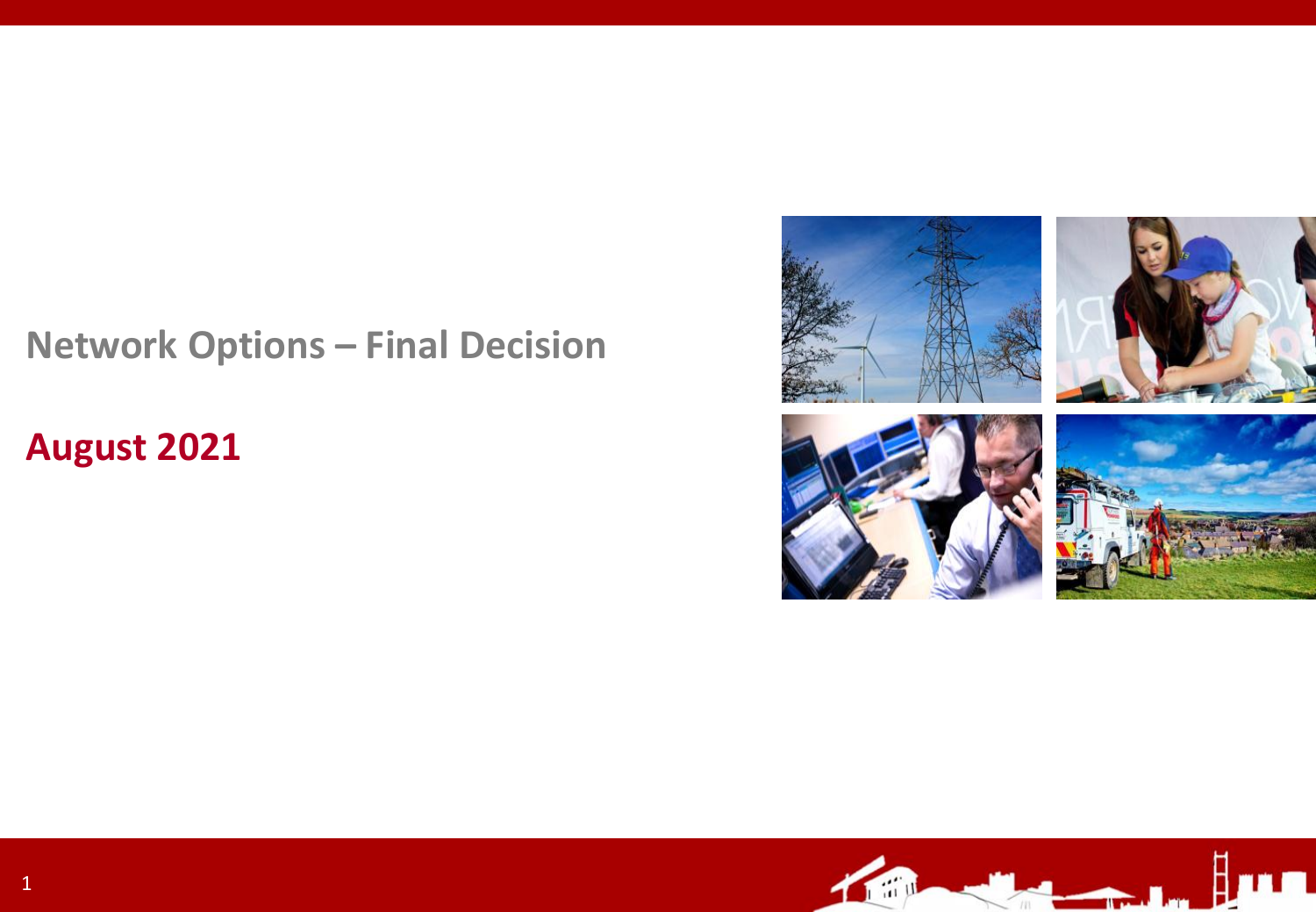**We're sharing our final decision** regarding network options for two of our primary substations at Normanby by Stow and Burton Pidsea

### **Our Engagement Process**



**Mid June:** proactive stakeholder bilateral meetings

**End June:** network options analysis published

> **Four week feedback window**

**August:** confirmation of final decision

### **Why are we providing this update?**

- **In June we published our preliminary decision not to start flexibility services procurement at Normanby by Stow or Burton Pidsea for two reasons:** 
	- 1. We think that proceeding with a network flexibility solution is more economic and efficient in this case
	- 2. We do not want to undermine trust or the long term development of flexibility markets in our region with pricing offers that are significantly below market rates
- We published this reasoning on our website for 4 weeks to allow stakeholders time to feedback (which closed on 25<sup>th</sup> July). We also proactively met bilaterally with flexibility market participants to validate our thinking and gather perspectives
- We have not received any significant challenge during the four week window for feedback and our proposals met with support during our bilateral engagements
- **Therefore, we are finalising our decision to proceed with a network flexibility solution at Normanby by Stow and Burton Pidsea rather than seek flexibility services**

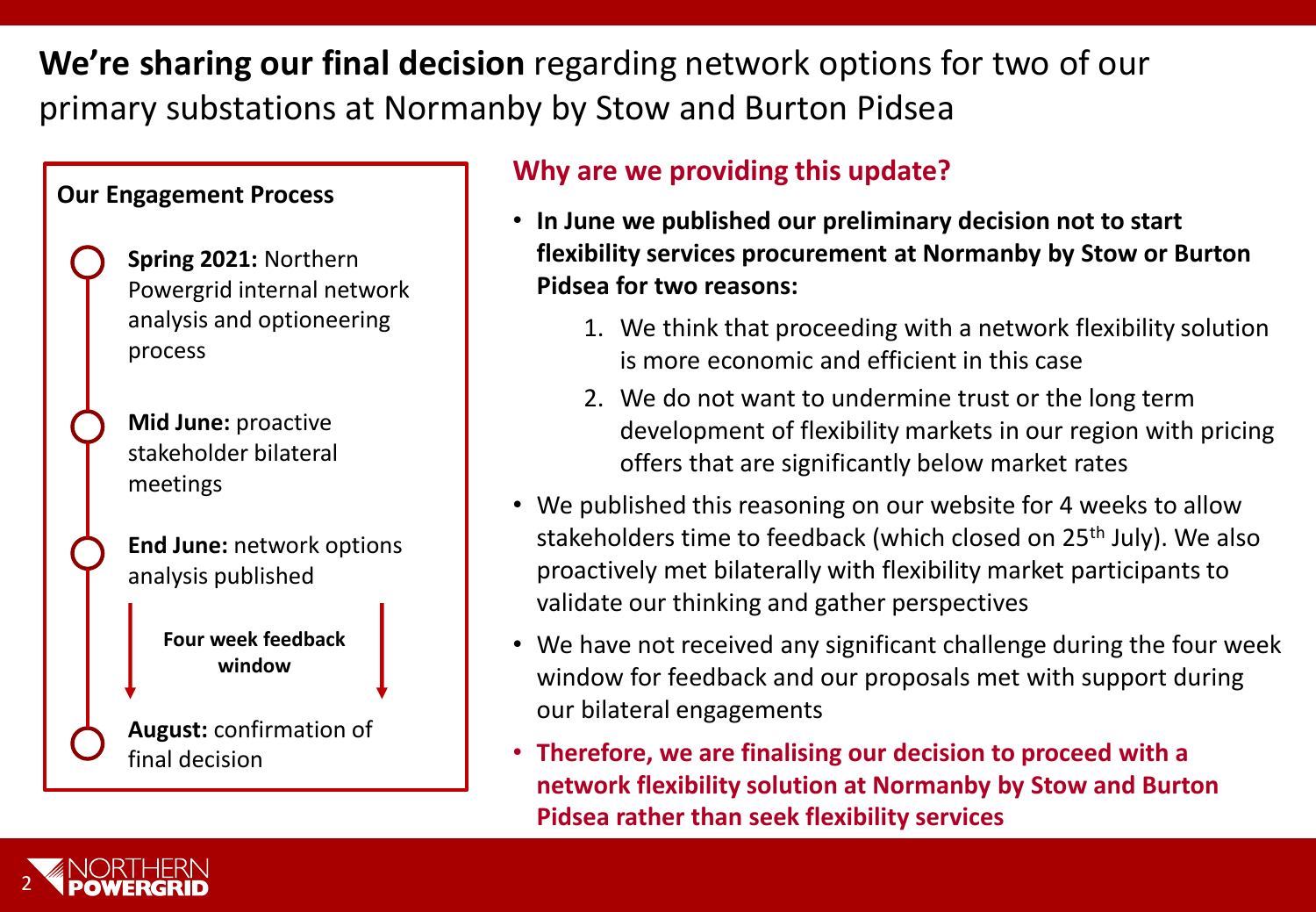# **Supporting Rationale**

The following pages detail the network options we've assessed and further supporting rationale for our decision. They were originally published in June 2021 for stakeholder feedback and are retained here for information.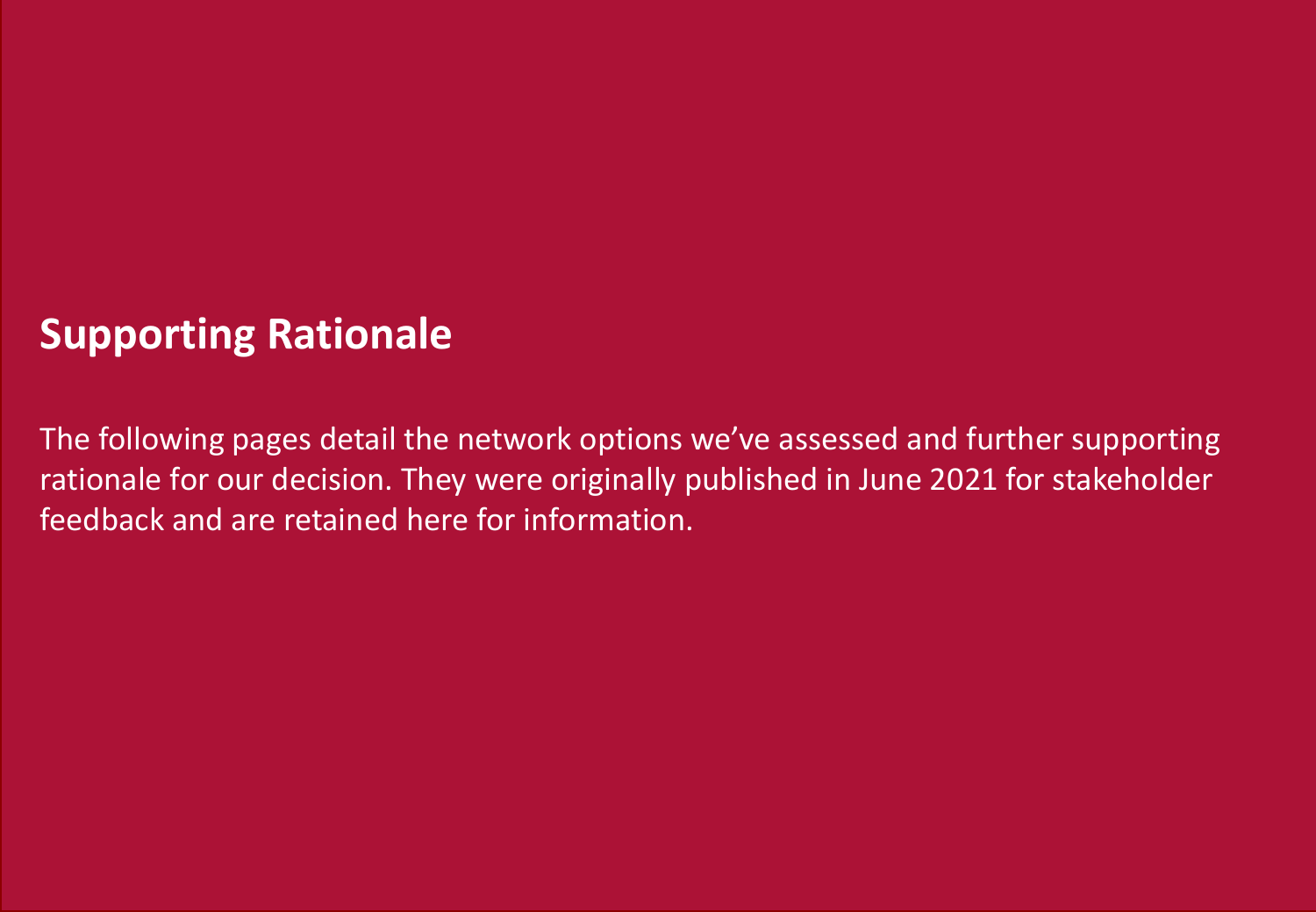We're sharing our assessment of network options for two of our primary substations at Normanby by Stow and Burton Pidsea for stakeholder feedback

**Northern Powergrid:** We manage the electricity network for more than 8 million people across 3.9 million homes and businesses in the North East, Yorkshire and northern Lincolnshire.



4

### **Why are we seeking feedback?**

- We will always consider flexibility services before building new infrastructure and be transparent about our decisions
- In November 2020, we sought expressions of interest from flexibility providers at 15 major substations where we may need flexibility services during ED2
- This spring we have been considering the use of flexibility services at two of our substations (see left)
- **Our preliminary decision is not to start flexibility procurement at Normanby by Stow or Burton Pidsea for two reasons:** 
	- 1. We think that proceeding with a network flexibility solution is likely to be more economic and efficient in this case
	- 2. We do not want to undermine trust or the long term development of flexibility markets in our region with pricing offers that are significantly below market rates
- **We are sharing our reasoning and seeking your feedback before making a final decision about our preferred option**

## **No Longer Live – For reference only**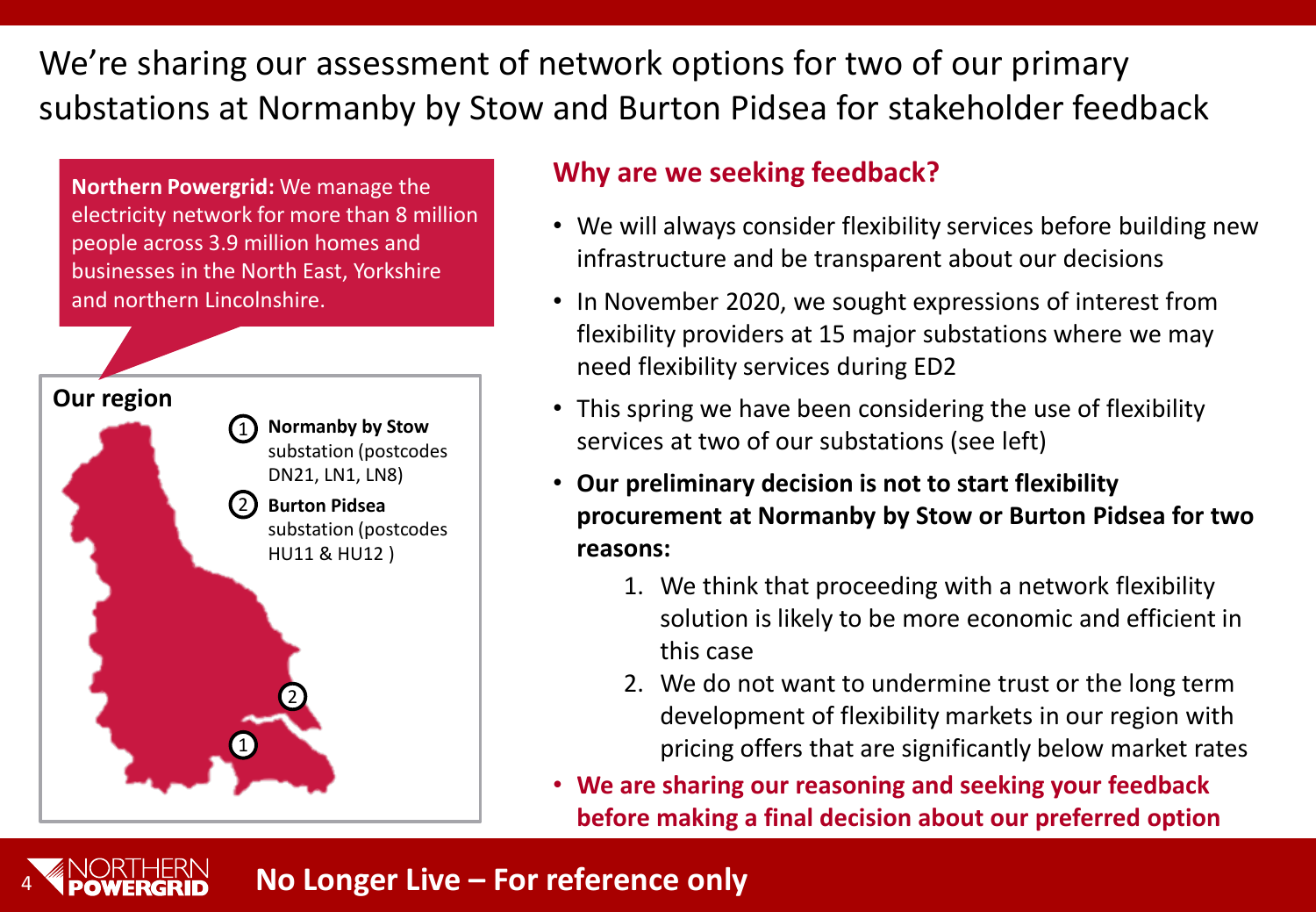## **Network Options:** intervention is needed at Normanby by Stow and Burton Pidsea. We've considered flexibility services and network solutions

### **Normanby by Stow Burton Pidsea**

- 33/11kV single transformer primary substation in Lincolnshire
- Network intervention needed under engineering regulations to ensure voltages remain in statutory limits under fault conditions

Network smart solution **Network flexibility (Smart) solution: voltage regulators at cost of £500k**

### Flexibility Option

5

**Seek flexibility providers in suitable postcodes under the following service requirements:**

- 4,435 MWh of availability windows per year (3,696 hours at 1.2MW peak requirement)
- 4,435 MWh of flexibility provision (pre-emptive demand management service)
- Demand side response or generation turn up would be suitable

- 66/11kV single transformer primary substation near Hull
- Network intervention needed under engineering regulations to ensure voltages remain in statutory limits under fault conditions

Network smart solution

**Network flexibility (Smart) solution: voltage regulators at cost of £500k**

### Flexibility Option

**Seek flexibility providers in suitable postcodes under the following service requirements:**

- 280 MWh of availability windows per year (280 hours at 1MW peak requirement)
- 280 MWh of flexibility provision (pre-emptive demand management service)
- Demand side response or generation turn up would be suitable

# **No Longer Live – For reference only**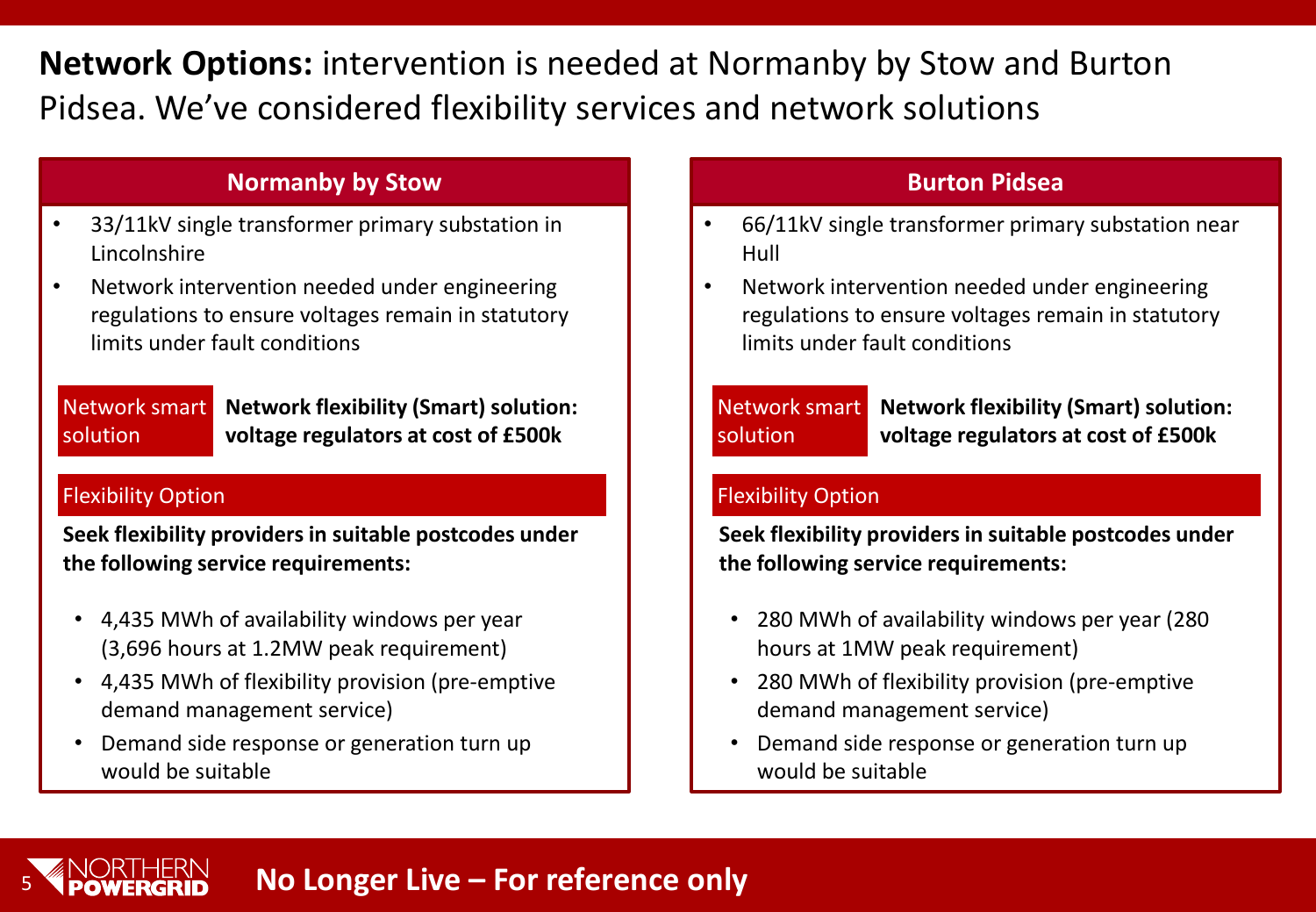**Flexibility Pricing:** low alternative solution costs mean that we aren't able to offer market rate prices for flexibility at Normanby by Stow and Burton Pidsea

| <b>Flexibility Pricing Process</b>                                                                                                                                                                                                                                                                                                                                                                                                 | <b>Analysis</b>                                                                                                                                                                                                                                                                                                                                                                                           |                                                                                                                                                                                                                                                       |                                                                                                                                                                                                                                                                                                                                                                                                                                       |
|------------------------------------------------------------------------------------------------------------------------------------------------------------------------------------------------------------------------------------------------------------------------------------------------------------------------------------------------------------------------------------------------------------------------------------|-----------------------------------------------------------------------------------------------------------------------------------------------------------------------------------------------------------------------------------------------------------------------------------------------------------------------------------------------------------------------------------------------------------|-------------------------------------------------------------------------------------------------------------------------------------------------------------------------------------------------------------------------------------------------------|---------------------------------------------------------------------------------------------------------------------------------------------------------------------------------------------------------------------------------------------------------------------------------------------------------------------------------------------------------------------------------------------------------------------------------------|
| <b>Overall Budget: this is</b><br>created by applying NPV<br>assumptions to the cost of<br>our alternative network<br>option (£500k)                                                                                                                                                                                                                                                                                               | <b>Flexibility Requirements:</b><br>what are the requirements<br>for a flexibility service<br>sufficient to defer<br>reinforcement?                                                                                                                                                                                                                                                                       | Unit Pricing: what does our<br>available budget allow us to<br>pay for flexibility services at<br>these two sites?                                                                                                                                    | Our analysis indicates ~£300<br>٠<br>per MWh as a unit price for<br>flexibility services to defer<br>network investment                                                                                                                                                                                                                                                                                                               |
| Flexibility would allow us to<br>$\bullet$<br>defer £500k investment at<br>both sites<br>Assuming a discount rate of<br>$\bullet$<br>3.5%, this creates a budget<br>for flexibility services of<br>£16,908<br>We have inflated this<br>budget by 20% to reflect<br>the option value associated<br>with deferring investment<br>and our preference for<br>flexibility solutions<br><b>Annual budget for</b><br>flexibility: £20,289 | Requirements are created<br>by considering electricity<br>demand patterns against<br>network capability<br>• A peak MW requirement,<br>availability windows and<br>expected utilisation are<br>created<br><b>For Normanby by Stow</b><br>these are for up to 1.2MW<br>over 3,696 hours, so 4,435<br><b>MWh</b><br>For Burton Pidsea it is 1MW<br>for up to 280 hours, so 280<br><b>MWh of flexibility</b> | • Available budget (c.£20k) is<br>spread across the flexibility<br>need<br>For Normanby by Stow this<br>$\bullet$<br>means £4.57 is available per<br>MWh of flexibility per year<br>For Burton Pidsea it is £72<br>per MWh of flexibility per<br>year | We don't want to offer<br>$\bullet$<br>flexibility at prices that are<br>not attractive. We're<br>concerned this may frustrate<br>providers and harm the long<br>term development of<br>markets in our region<br>Paying £300/MWh would<br>lead to us exceeding<br>available budget by c.6500%<br>at Normanby by Stow and<br>414% at Burton Pidsea. We<br>do not think this is an<br>economic or efficient option<br>for our customers |

## **No Longer Live – For reference only**

6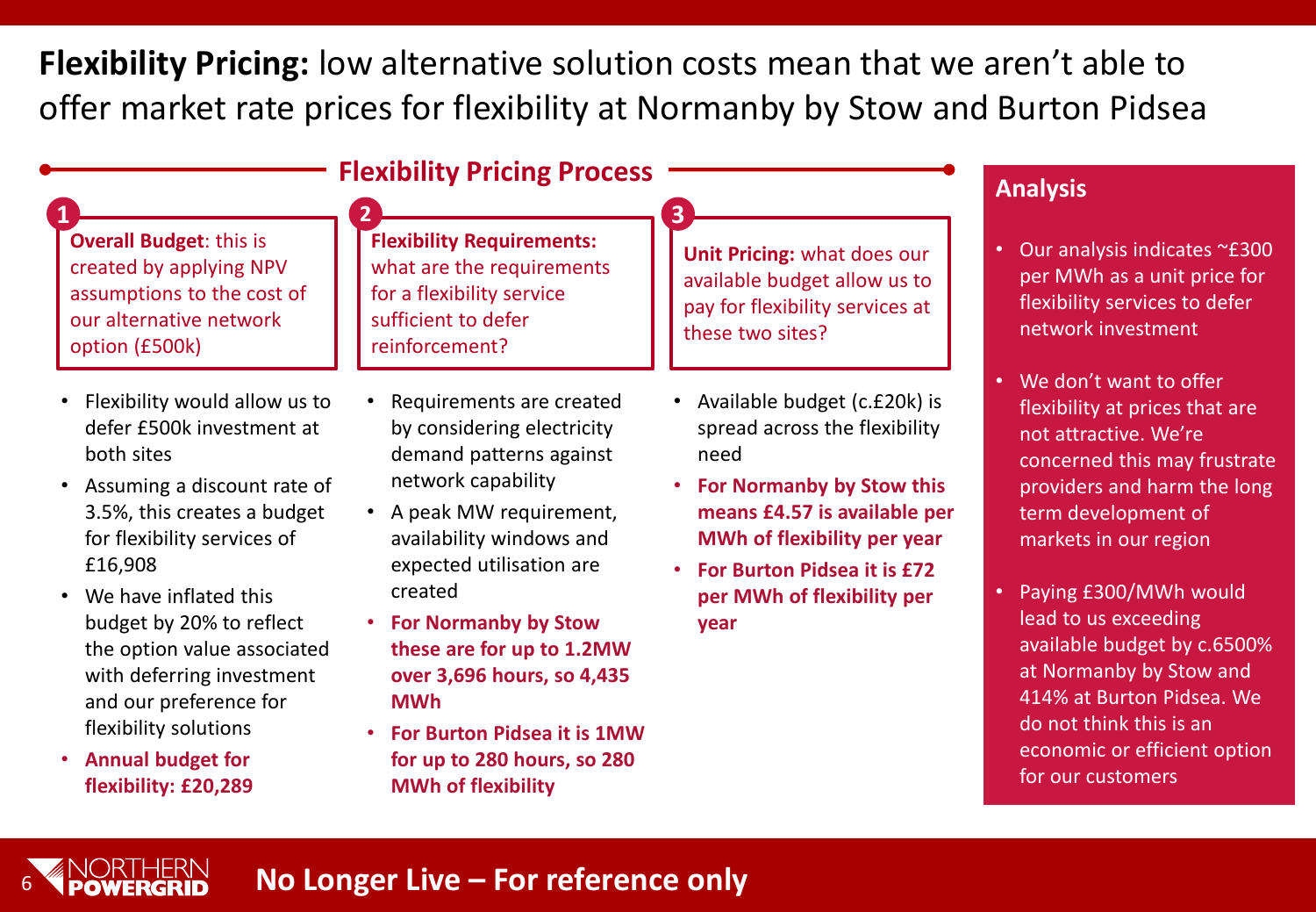## **Options Assessment:** we've now confirmed our decision to proceed with reinforcement following stakeholder engagement

| <b>Option</b> |                                                                                     | <b>Advantages</b>                                                                                                                                                                                                                                                           | <b>Risks</b>                                                                                                                                                                                                                                                                                    | <b>Assessment</b>               |
|---------------|-------------------------------------------------------------------------------------|-----------------------------------------------------------------------------------------------------------------------------------------------------------------------------------------------------------------------------------------------------------------------------|-------------------------------------------------------------------------------------------------------------------------------------------------------------------------------------------------------------------------------------------------------------------------------------------------|---------------------------------|
| 1.            | <b>Proceed with</b><br>£500k<br>network<br>flexibility<br>solution at<br>both sites | Relatively low cost scheme compared<br>to conventional reinforcement<br>Resolves existing network issues<br>$\bullet$<br>Avoids risk of flexibility procurement<br>$\bullet$<br>that is either inefficient or detrimental<br>to long term market development (see<br>below) | Asset based solution and therefore an<br>irreversible investment. This investment<br>should not be made until stakeholders have<br>had the chance to feed back on our<br>preliminary decision                                                                                                   | <b>FINAL</b><br><b>DECISION</b> |
| 2.            | <b>Seek</b><br>flexibility<br>services under<br>available<br>budget                 | Allows us to test availability of<br>$\bullet$<br>providers in the two locations<br>identified<br>Efficient procurement within allowable<br>$\bullet$<br>budget                                                                                                             | Offering flexibility at price points<br>$\bullet$<br>significantly below market prices may<br>damage long term development of<br>flexibility markets in our region<br>May deter future participation in flexibility<br>$\bullet$<br>tenders if returns offered to providers are<br>not adequate | Not preferred                   |
| 3.            | <b>Seek</b><br>flexibility<br>services at<br>unit price of<br>£300/MWh              | Increased chance of successful<br>$\bullet$<br>flexibility procurement compared to<br>seeking services under available<br>budget                                                                                                                                            | The budget required for this option would<br>٠<br>be much higher than allowable under<br>budget assumptions<br>Our preliminary decision is that this option<br>$\bullet$<br>does not represent an economic and<br>efficient approach managing our network                                       | Not preferred                   |

## **No Longer Live – For reference only**

7